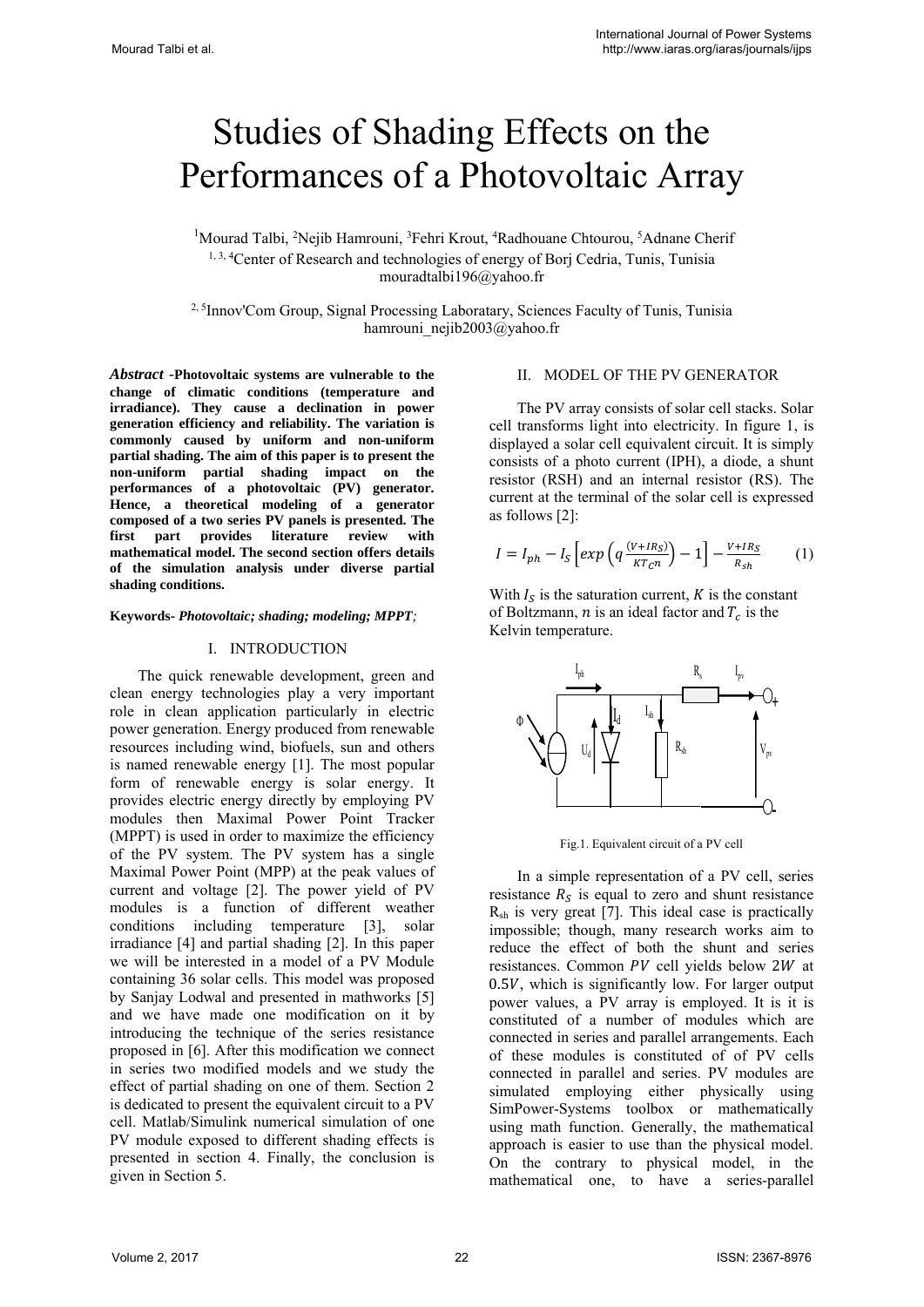combination for a PV cells, there is no need for block diagram repetition [7, 8]. Consequently in [7], was built the system that depends on mathematical modeling.

# III. EFFECTS OF PARTIAL SHADING ON PV CHARACTERISICS

The functioning of a photovoltaic array is impacted by solar irradiance, temperature and shading and array configuration. Often, the PV arrays get shadowed, partially or wholly, by towers, trees, utility and telephone poles, adjacent buildings and the moving clouds. The situation is of special interest in case of big PV installations such as those used in distributed power generation systems. Under partly shaded conditions, the photovoltaic characteristics get more complex with more than one peak. Yet it is very crucial to understand and predict them in order to draw out the maximum possible power. Here, we present a MATLABbased modeling and simulation scheme desirable for studying the  $P - V$  and  $I - V$  characteristics of a photovoltaic array. In this section is described the procedure used to simulate the  $I - V$  and  $P - V$ characteristics of a partially shaded PV array. It is of importance to understand how the shading pattern and the PV array structure are defined in MATLAB using the proposed scheme. The PV array is configured as a combination of six series of PV modules connected in three parallel connections. Each set of PV modules operate under different solar radiations and different cell temperatures. The first set is under solar radiation of 800  $W/m^2$  and cell temperature of 750 $^{\circ}$ <sub>c</sub>, the second set is under solar radiation of 600  $W/m^2$ and cell temperature of  $250^{\circ}$  and the third set is under solar radiation of 700  $W/m^2$  and cell temperature of  $500^{\circ}$ . Based on these conditions, the simulations illustrate the PV characteristics with three different multiple peaks. The maximum peak is called as global peak and the remaining two peaks are named as the local peaks. The PV output power is affected by different factors such as partial shading [9], solar radiation, temperature and the configuration of the PV arrays. In [7] Khaled Matter et al., discussed the effect of several shading condition on the PV arrays that may occur due to presence of trees, buildings and clouds. The powervoltage (P-V) characteristic curves of the PV system with full insolation exhibits nonlinearity with one MPP [7]. This complexity increases with changing insolation conditions [2, 7]. Under conditions of partial shading, some of the PV cells

which collect even irradiance will work with maximum efficiency. In the series structure, a uniform current is passing in each cell. Consequently, the cells experience shading run in reverse biasing to yield equal current leading to the decrease in the MPP value. To solve this problem, a bypass diode is connected to selected cells in the series configuration [10]. The addition of bypass diodes modifies the array characteristics. Under partial shading conditions and in the presence of the bypass diodes, many local MPP emerge. The bypass diodes produce a short circuit around the shaded cells permitting the current produced from unshaded cells to flow; consequently, the array current and heating losses are reduced [10-11].

## IV.SIMULATION OF THE PV MODEL UNDER DIFFERENT SHADING VALUES

In this paper, we used a Matlab/simulink for investigating the characteristics curves of a PV array subject to diverse shading circumstances. This PV array is as previously mentioned constitutes of two PV modules connected in series. Each of them is a model of PV module contains 36 solar cells. This PV array is presented in Fig. 2.

| <b>Parameters</b>      | symbols     | value                               |
|------------------------|-------------|-------------------------------------|
| Short circuit current  | Isc         | 8.9A                                |
| Open circuit voltage   | Vco         | 22.75V                              |
| Cell series resistance | Rs          | $0.001\Omega$                       |
| Cell shunt resistance  | Rsh         | $0.05\Omega$                        |
| Ideal constant         | n           | 1.2                                 |
| Series cells           | $n_{\rm s}$ | 36                                  |
| Series modules         | <b>Ns</b>   | 2                                   |
| Parallel module        | Np          |                                     |
| Boltzman constant      | K           | $13.807\ 10^{-23}$ Jk <sup>-1</sup> |
| Electronic charge      | a           | $1.6022\ 10^{-19}C$                 |
| Ambient temperature    | T           | $25^{\circ}$ C                      |
| Horizontal irradiance  | Ir          | W/m <sup>2</sup>                    |

TABLE I. PARAMETERS OF THE PV GENERATOR

Where the Sub PV Module 1 or 2 is illustrated in Fig. 3 with  $I_r(W/m^2)$  designates the Irradiation. For the partial shading of the Sub PV Module 2, we have chosen  $I_r$  equal to 500  $W/m^2$  while it is equals to 1000  $W/m^2$  for the Sub PV Module 2. The model of those solar cells can be determined by choosing all the parameters existent in the block parameters of each solar cell. These block parameters are presented in Table 1. Figures 4 and 5 illustrated the P-V and I-V characteristics of the PV generator in various partial shadings.  $I_{r1}$  is the irradiance of the Sub PV Module 1 and  $I_{r2}$  is the irradiance of the Sub PV Module 2.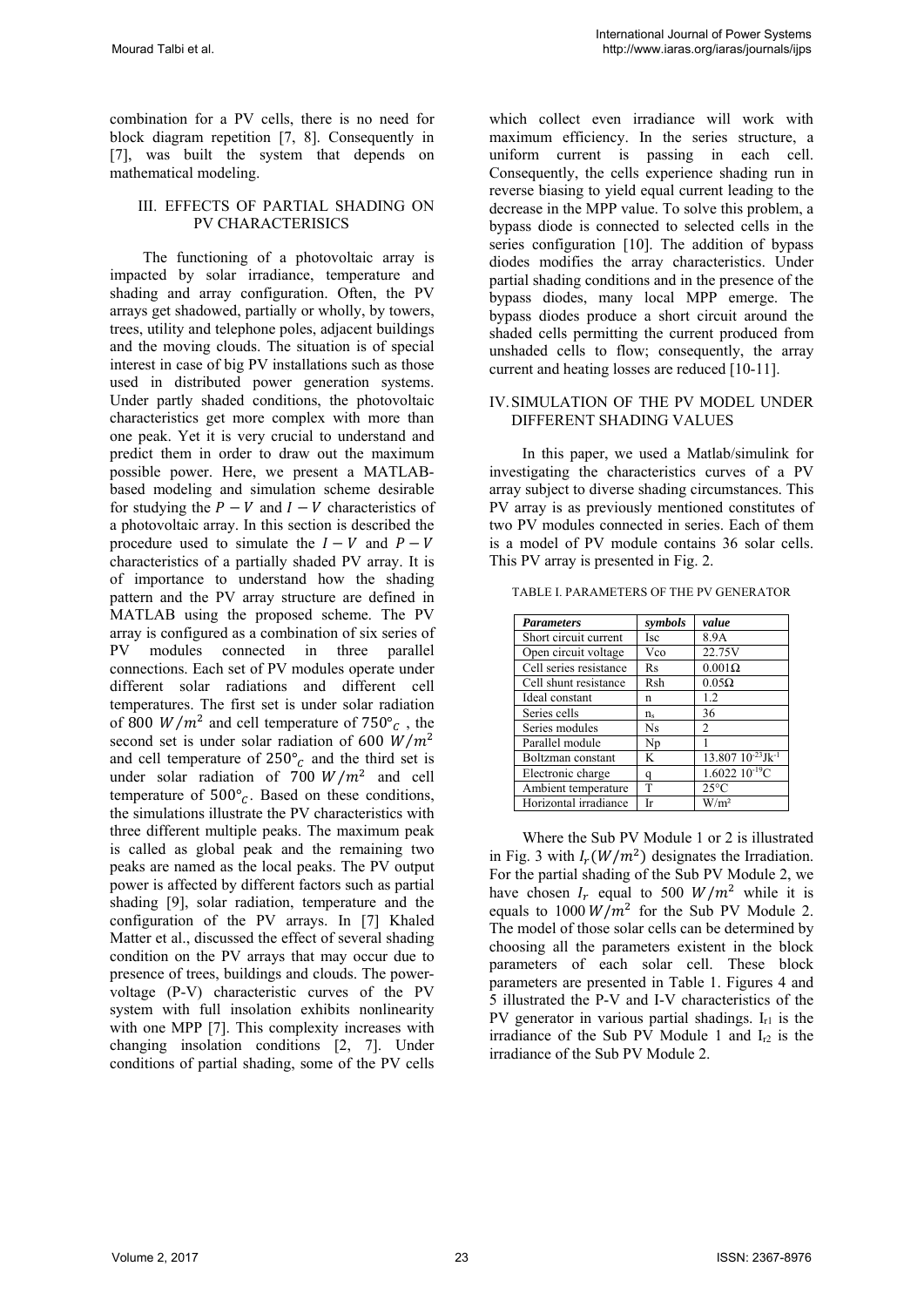

Fig. 2. The Simulation block diagram of the PV array



Fig. 3. The Sub PV Module 1 or 2 contains 36 solar cells connected in series.



Fig.4. P-V and I-V characteristics of the PV panels for Ir1=Ir2=1000W/m²

For maximum irradiances  $I_{r1}$  and  $I_{r2}$  equal to 1000W/m² and a constant ambient temperature (25°C), the maximum PV power reaches approximately 320W. The corresponding voltage and current are, respectively, 38V and 8A.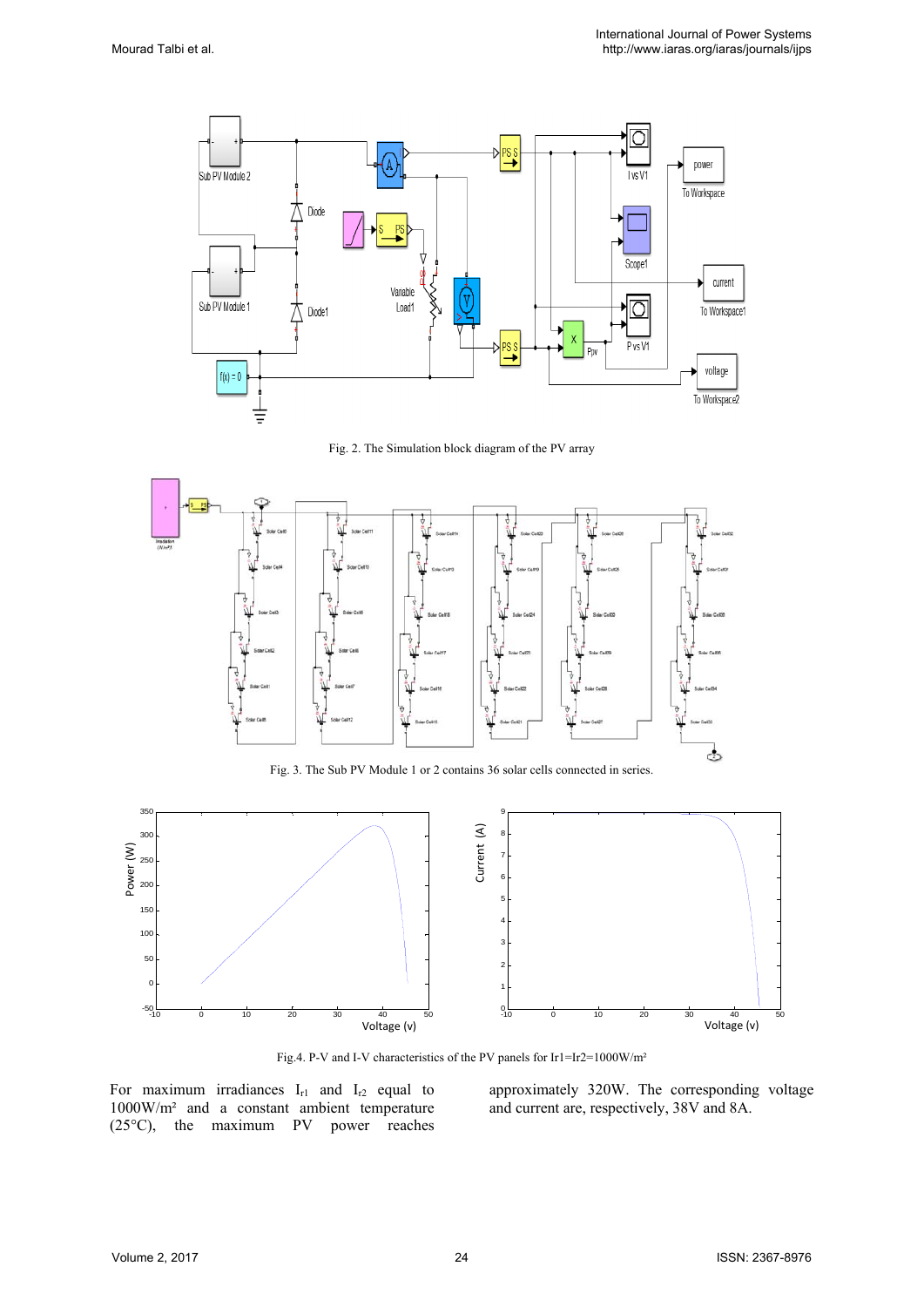

I<sub>r1</sub>=250 W/m<sup>2</sup> and I<sub>r2</sub>=1000W/m<sup>2</sup>

Fig.5. P-V and I-V characteristics of the PV panels for various partial shadings

In this part, we simulate a PV generator composed of two PV panels. Each panel gets exposed to different irradiance  $I_{r1}$  and  $I_{r2}$ . We supposed that  $I_{r2}$  remain constant and  $I_{r1}$ varies. The obtained results show that the maximum PV power is affected by the partial shading. Two local peaks appear on the P-V and I-V characteristics. These peaks vary with the level of the partial shading. During partial shading, each module is exposed to

different irradiances. Thus, each panel has its own maximum (peak) power.

Fig. 5 presents the output (I-V and P-V) curves of the PV generator composed of two panels. It shows, for various  $i_{r1}$ , the array characteristics exhibiting two power peaks, for each case of level partial shading. For  $i_{r1}=250 \text{W/m}^2$  and  $I_{r2}=1000 \text{W/m}^2$ , the peaks of the PV power are 150W and 250W.